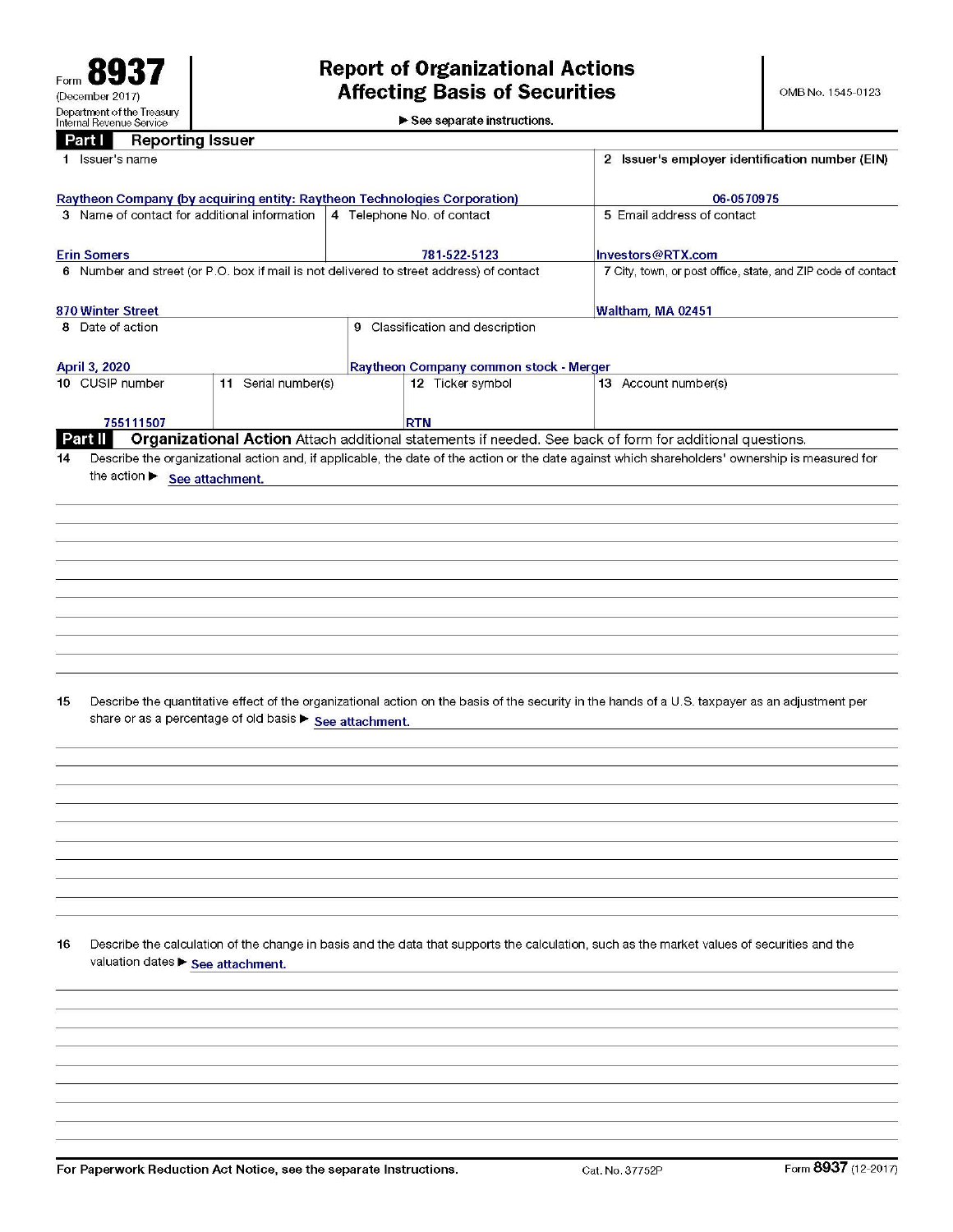| Part II      |          | <b>Organizational Action</b> (continued)                                                                                           |                            |  |                      |  |                        |                                                                                                                                                          |                                                                                                                                                              |
|--------------|----------|------------------------------------------------------------------------------------------------------------------------------------|----------------------------|--|----------------------|--|------------------------|----------------------------------------------------------------------------------------------------------------------------------------------------------|--------------------------------------------------------------------------------------------------------------------------------------------------------------|
| 17           |          | List the applicable Internal Revenue Code section(s) and subsection(s) upon which the tax treatment is based $\blacktriangleright$ |                            |  |                      |  |                        | See attachment.                                                                                                                                          |                                                                                                                                                              |
|              |          |                                                                                                                                    |                            |  |                      |  |                        |                                                                                                                                                          |                                                                                                                                                              |
|              |          |                                                                                                                                    |                            |  |                      |  |                        |                                                                                                                                                          |                                                                                                                                                              |
|              |          |                                                                                                                                    |                            |  |                      |  |                        |                                                                                                                                                          |                                                                                                                                                              |
|              |          |                                                                                                                                    |                            |  |                      |  |                        |                                                                                                                                                          |                                                                                                                                                              |
|              |          |                                                                                                                                    |                            |  |                      |  |                        |                                                                                                                                                          |                                                                                                                                                              |
|              |          |                                                                                                                                    |                            |  |                      |  |                        |                                                                                                                                                          |                                                                                                                                                              |
|              |          |                                                                                                                                    |                            |  |                      |  |                        |                                                                                                                                                          |                                                                                                                                                              |
|              |          |                                                                                                                                    |                            |  |                      |  |                        |                                                                                                                                                          |                                                                                                                                                              |
|              |          |                                                                                                                                    |                            |  |                      |  |                        |                                                                                                                                                          |                                                                                                                                                              |
|              |          |                                                                                                                                    |                            |  |                      |  |                        |                                                                                                                                                          |                                                                                                                                                              |
|              |          |                                                                                                                                    |                            |  |                      |  |                        |                                                                                                                                                          |                                                                                                                                                              |
|              |          |                                                                                                                                    |                            |  |                      |  |                        |                                                                                                                                                          |                                                                                                                                                              |
|              |          |                                                                                                                                    |                            |  |                      |  |                        |                                                                                                                                                          |                                                                                                                                                              |
|              |          |                                                                                                                                    |                            |  |                      |  |                        |                                                                                                                                                          |                                                                                                                                                              |
| 18           |          | Can any resulting loss be recognized? > See attachment.                                                                            |                            |  |                      |  |                        |                                                                                                                                                          |                                                                                                                                                              |
|              |          |                                                                                                                                    |                            |  |                      |  |                        |                                                                                                                                                          |                                                                                                                                                              |
|              |          |                                                                                                                                    |                            |  |                      |  |                        |                                                                                                                                                          |                                                                                                                                                              |
|              |          |                                                                                                                                    |                            |  |                      |  |                        |                                                                                                                                                          |                                                                                                                                                              |
|              |          |                                                                                                                                    |                            |  |                      |  |                        |                                                                                                                                                          |                                                                                                                                                              |
|              |          |                                                                                                                                    |                            |  |                      |  |                        |                                                                                                                                                          |                                                                                                                                                              |
|              |          |                                                                                                                                    |                            |  |                      |  |                        |                                                                                                                                                          |                                                                                                                                                              |
|              |          |                                                                                                                                    |                            |  |                      |  |                        |                                                                                                                                                          |                                                                                                                                                              |
|              |          |                                                                                                                                    |                            |  |                      |  |                        |                                                                                                                                                          |                                                                                                                                                              |
|              |          |                                                                                                                                    |                            |  |                      |  |                        |                                                                                                                                                          |                                                                                                                                                              |
|              |          |                                                                                                                                    |                            |  |                      |  |                        |                                                                                                                                                          |                                                                                                                                                              |
|              |          |                                                                                                                                    |                            |  |                      |  |                        |                                                                                                                                                          |                                                                                                                                                              |
|              |          |                                                                                                                                    |                            |  |                      |  |                        |                                                                                                                                                          |                                                                                                                                                              |
| 19           |          | Provide any other information necessary to implement the adjustment, such as the reportable tax year > See attachment.             |                            |  |                      |  |                        |                                                                                                                                                          |                                                                                                                                                              |
|              |          |                                                                                                                                    |                            |  |                      |  |                        |                                                                                                                                                          |                                                                                                                                                              |
|              |          |                                                                                                                                    |                            |  |                      |  |                        |                                                                                                                                                          |                                                                                                                                                              |
|              |          |                                                                                                                                    |                            |  |                      |  |                        |                                                                                                                                                          |                                                                                                                                                              |
|              |          |                                                                                                                                    |                            |  |                      |  |                        |                                                                                                                                                          |                                                                                                                                                              |
|              |          |                                                                                                                                    |                            |  |                      |  |                        |                                                                                                                                                          |                                                                                                                                                              |
|              |          |                                                                                                                                    |                            |  |                      |  |                        |                                                                                                                                                          |                                                                                                                                                              |
|              |          |                                                                                                                                    |                            |  |                      |  |                        |                                                                                                                                                          |                                                                                                                                                              |
|              |          |                                                                                                                                    |                            |  |                      |  |                        |                                                                                                                                                          |                                                                                                                                                              |
|              |          |                                                                                                                                    |                            |  |                      |  |                        |                                                                                                                                                          |                                                                                                                                                              |
|              |          |                                                                                                                                    |                            |  |                      |  |                        |                                                                                                                                                          |                                                                                                                                                              |
|              |          |                                                                                                                                    |                            |  |                      |  |                        |                                                                                                                                                          |                                                                                                                                                              |
|              |          |                                                                                                                                    |                            |  |                      |  |                        |                                                                                                                                                          |                                                                                                                                                              |
|              |          |                                                                                                                                    |                            |  |                      |  |                        |                                                                                                                                                          |                                                                                                                                                              |
|              |          |                                                                                                                                    |                            |  |                      |  |                        |                                                                                                                                                          |                                                                                                                                                              |
|              |          |                                                                                                                                    |                            |  |                      |  |                        | belief, it is true, correct, and complete. Declaration of preparer (other than officer) is based on all information of which preparer has any knowledge. | Under penalties of perjury, I declare that I have examined this return, including accompanying schedules and statements, and to the best of my knowledge and |
|              |          |                                                                                                                                    |                            |  |                      |  |                        |                                                                                                                                                          |                                                                                                                                                              |
| Sign<br>Here |          |                                                                                                                                    |                            |  |                      |  |                        |                                                                                                                                                          |                                                                                                                                                              |
|              |          | Signature ▶                                                                                                                        |                            |  |                      |  | Date <b>P</b>          |                                                                                                                                                          |                                                                                                                                                              |
|              |          |                                                                                                                                    |                            |  |                      |  |                        |                                                                                                                                                          |                                                                                                                                                              |
|              |          | Print your name Ross Kearney                                                                                                       |                            |  |                      |  | $Title \triangleright$ | <b>Corporate Vice President, Tax</b>                                                                                                                     |                                                                                                                                                              |
| Paid         |          |                                                                                                                                    | Print/Type preparer's name |  | Preparer's signature |  | Date                   | Check<br>if<br>self-employed                                                                                                                             | PTIN                                                                                                                                                         |
|              | Preparer | Firm's name                                                                                                                        | ▶                          |  |                      |  |                        | Firm's EIN                                                                                                                                               |                                                                                                                                                              |
|              | Use Only | Firm's address ▶                                                                                                                   |                            |  |                      |  |                        | Phone no.                                                                                                                                                |                                                                                                                                                              |
|              |          |                                                                                                                                    |                            |  |                      |  |                        |                                                                                                                                                          |                                                                                                                                                              |

Form 8937 (12-2017)

**STATISTIC** 

Send Form 8937 (including accompanying statements) to: Department of the Treasury, Internal Revenue Service, Ogden, UT 84201-0054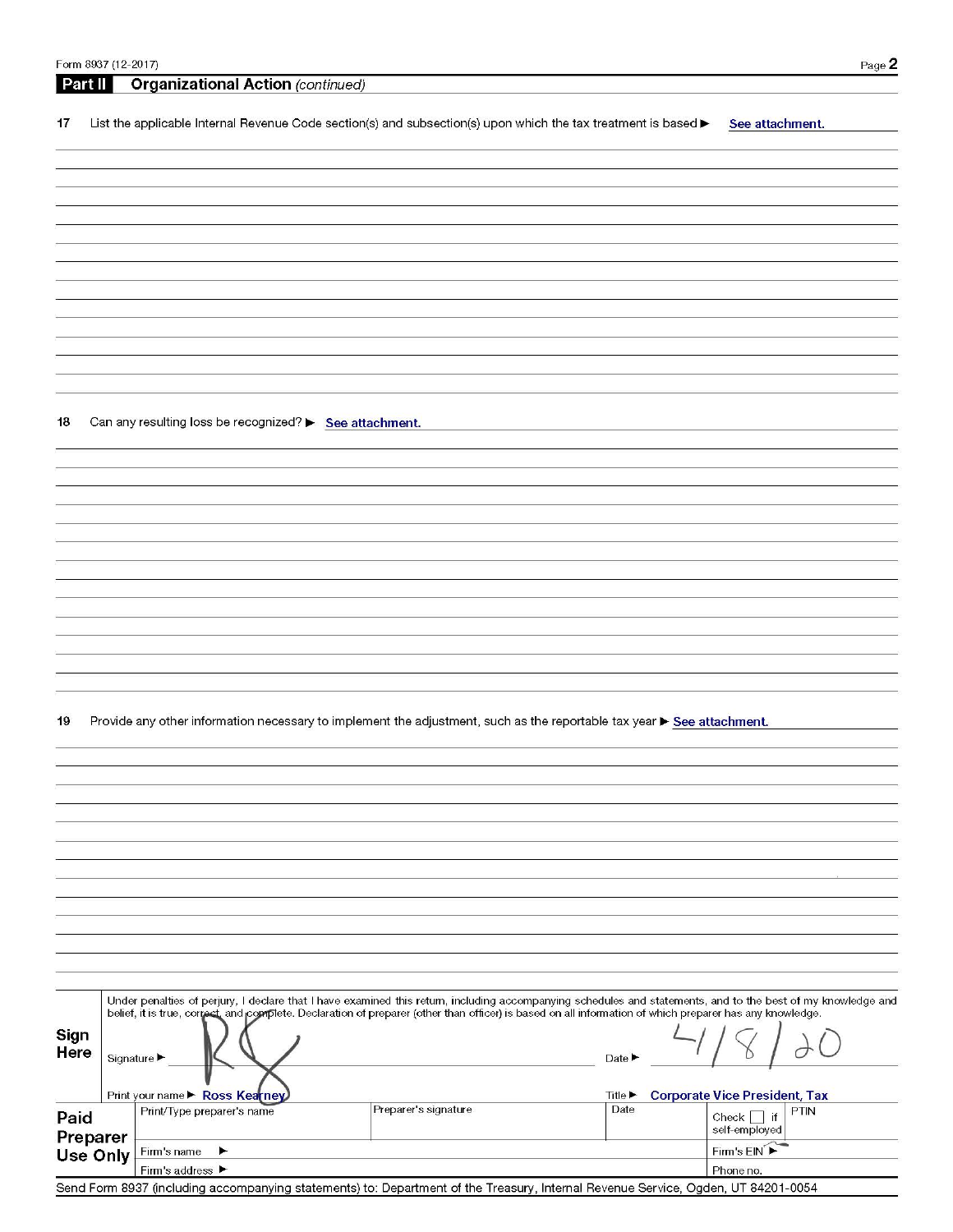#### **Raytheon Technologies Corporation EIN: 06-0570975**

# **ATTACHMENT TO FORM 8937 – PART II REPORT OF ORGANIZATIONAL ACTIONS AFFECTING BASIS OF SECURITIES**

## *CONSULT YOUR TAX ADVISOR*

**The information contained herein is being provided pursuant to the requirements of Section 6045B of the Internal Revenue Code of 1986, as amended (the "Code"), and includes a general summary regarding the application of certain U.S. federal income tax laws and regulations relating to the effects of the Merger (as defined below) on the tax basis of shares of common stock of United Technologies Corporation ("UTC", referred to as Raytheon Technologies Corporation, "RTX", following the name change described below) received in exchange for shares of common stock of Raytheon Company ("Raytheon"). The information contained herein does not constitute tax advice and does not purport to be complete or to describe the consequences that may apply to particular categories of shareholders. Neither RTX nor Raytheon provides tax advice to its shareholders. The example provided below is illustrative and is being provided pursuant to Section 6045B of the Code and as a convenience to shareholders and their tax advisers when establishing their specific tax position. You are urged to consult your own tax adviser regarding the particular consequences of the Merger to you, including the applicability and effect of all U.S. federal, state, and local tax laws and foreign tax laws. We urge you to read the Proxy Statement filed with the Securities and Exchange Commission on September 4, 2019, noting especially the discussion therein under the heading "Material U.S. Federal Income Tax Consequences of the Merger". You may access the Proxy Statement at www.sec.gov.** 

### **Line 14. Describe the organizational action and, if applicable, the date of the action or the date against which the shareholders' ownership is measured from the action.**

Effective prior to the opening of trading on the New York Stock Exchange ("NYSE") on April 3, 2020, pursuant to the terms and conditions of the Agreement and Plan of Merger, dated June 9, 2019, by and among UTC, Light Merger Sub Corp., a wholly-owned subsidiary of UTC ("Merger Sub"), and Raytheon, Merger Sub merged with and into Raytheon, with Raytheon continuing as the surviving corporation and a wholly-owned subsidiary of UTC (the "Merger"). As of the effective time of the Merger, UTC changed its name to Raytheon Technologies Corporation ("RTX"). RTX common stock started trading on the NYSE under the ticker symbol "RTX" on April 3, 2020.

Each share of Raytheon common stock issued and outstanding immediately prior to the effective time of the Merger, other than shares held by Raytheon as treasury stock which was cancelled and retired, was cancelled and converted into the right to receive 2.3348 shares of UTC common stock. No fractional shares of UTC common stock were issued. Instead, Raytheon shareholders received cash in lieu of any fractional shares of UTC common stock. The merger is intended to qualify as a reorganization under Section 368(a) of the Code.

#### **Line 15. Describe the quantitative effect of the organizational action on the basis of the**